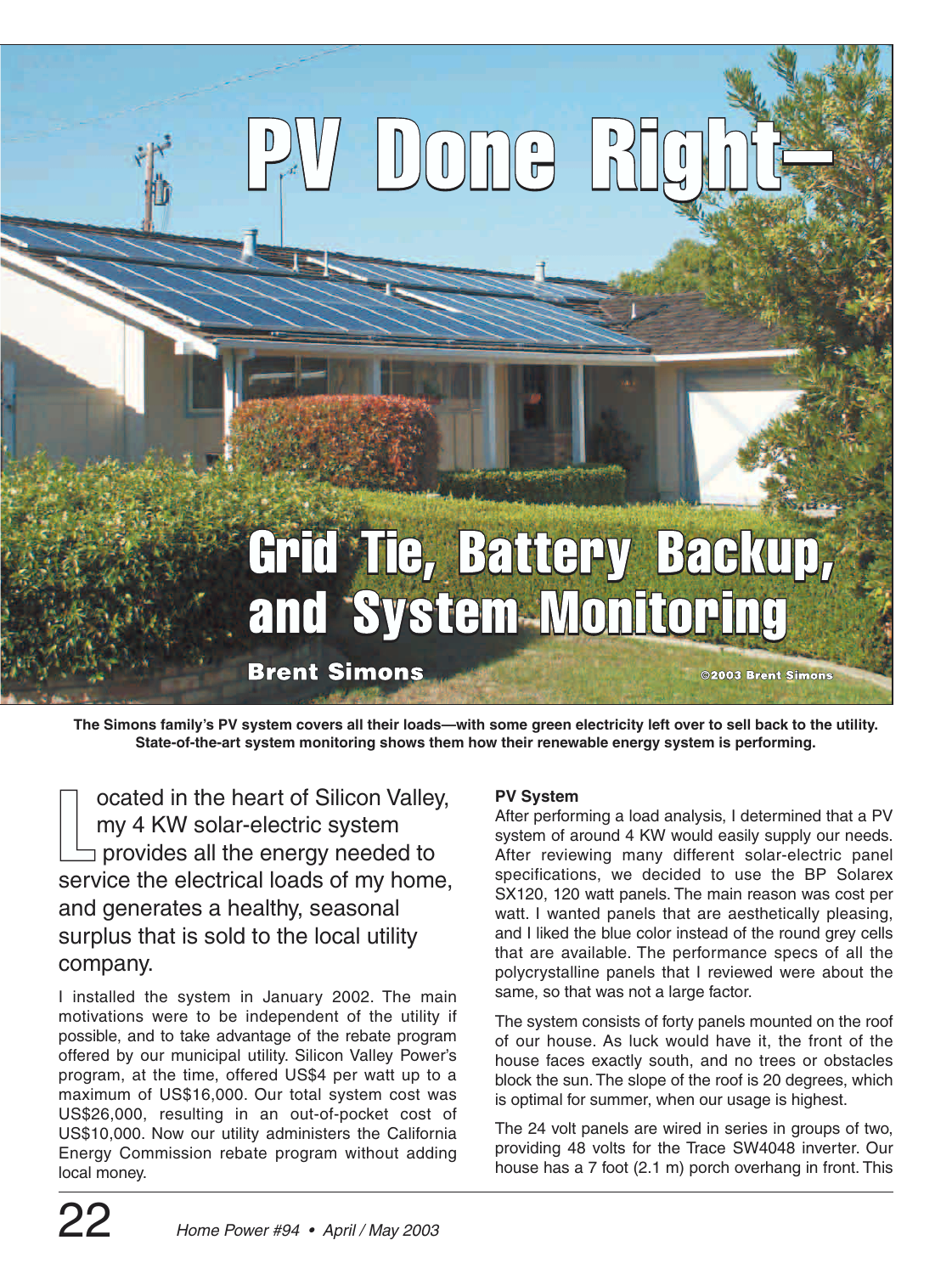#### **Simons System Primary Loads**

|                          | <b>Simons System Primary Loads</b> |   |       |     |            |
|--------------------------|------------------------------------|---|-------|-----|------------|
|                          |                                    |   | Watts | $=$ | WH per Day |
| Load                     | Hrs. per Day                       | X |       |     | 2,880      |
|                          | 8                                  |   | 360   |     |            |
| Fridge/Freezer<br>Lights | 4                                  |   | 150   |     | 600        |
|                          | 4                                  |   | 350   |     | 1,400      |
| TV & stereo<br>Computer  | 6                                  |   | 250   |     | 1,500      |
| Misc.                    | 4                                  |   | 150   |     | 600        |

proved to be very convenient for mounting the panels. All roof penetrations were in the front roof overhang, so leakage into our home was not an issue.

We used 2 inch lumber to support our PV racks. Since the roof is heavy shakes, we wanted to keep the bolts a little loose so the shakes could expand. The panels are attached to lumber tracks with  $\frac{1}{8}$  inch (3 mm) thick aluminum clamps that were made at a local sheet metal shop. Wiring from the panel junction box is with #10 (5 mm<sup>2</sup>) wire in  $\frac{1}{2}$  inch flexible conduit. Plastic, weatherproof boxes with gasketed lids and 1 inch, grey PVC conduit were used to protect the individual panel wires. A flexible 11/2 inch conduit carries the PV cabling through a roof jack to the combiner box located in the garage.

The panels are arranged in two arrays of twenty panels each. The output wires from each array are connected to



**The power panel is installed in the garage.**





a standard, fused combiner box from Trace. The run from the two combiner boxes to the Trace breaker panel is about 50 feet (15 m). We used #4 (21 mm2) cable for the run to minimize voltage drop. There is a 60 amp breaker in each positive PV leg.

#### **Power Panel**

The power panel consists of a Trace SW4048 inverter, two C40 charge controllers with digital displays, a 175 amp battery/inverter breaker and enclosure, PV breakers, and a GFI breaker. The power panel components are attached to a large section of 1 inch (25 mm) plywood that is bolted to several 2 by 4 studs in an accessible corner of the garage.

The electrical code requires that a GFI breaker be provided when PV panels are mounted on the roof of an occupied dwelling. The metal frames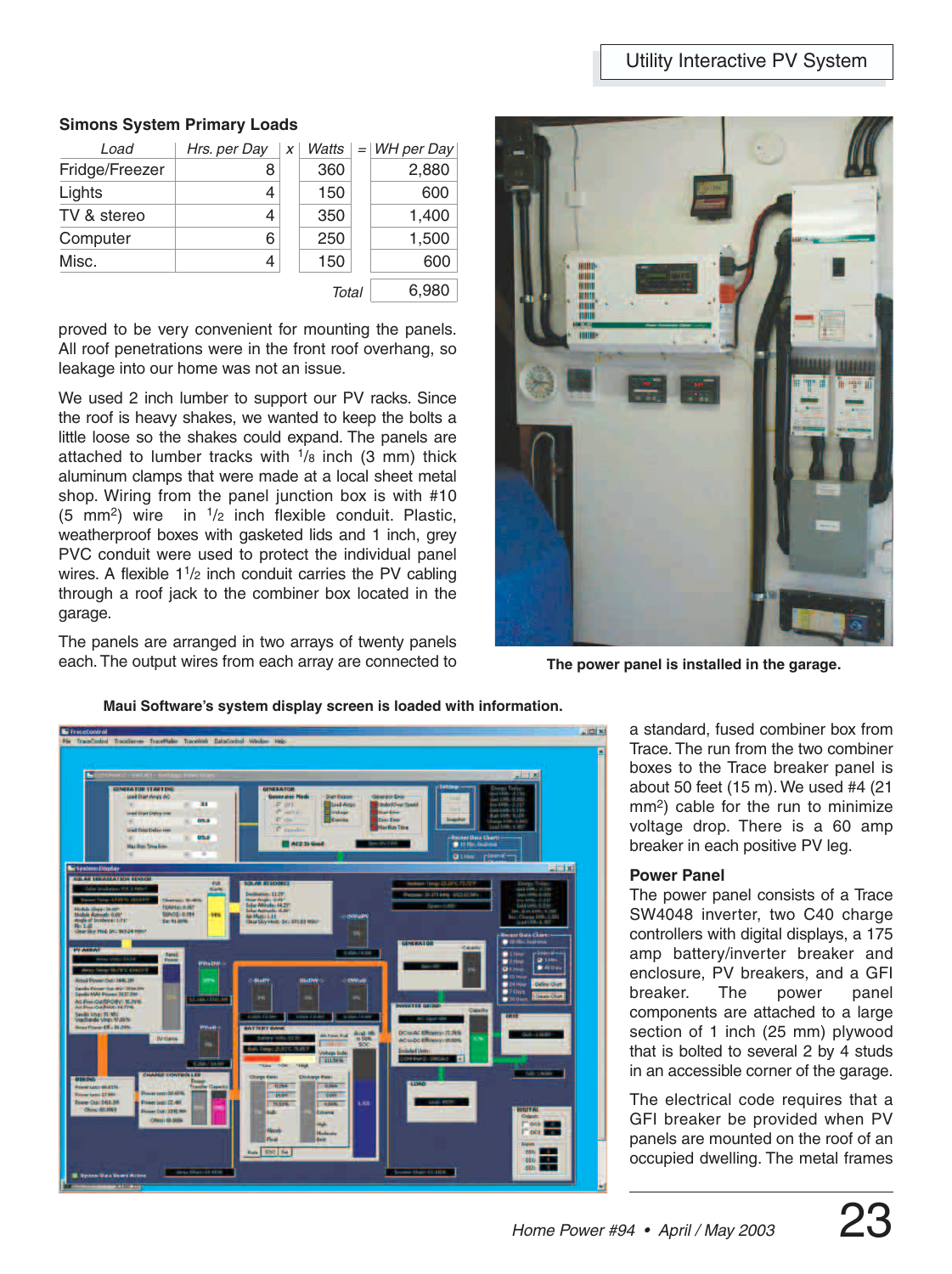

**The battery bank provides ample backup to critical loads.**

of the PV panels are bonded together with #8 (8 mm2) copper wire. All equipment ground wires from the module frames, inverter, and metal enclosures terminate at an isolated wire combiner block. The isolated ground from this block is routed through the GFI breaker to the system's DC negative.

At the power panel, we use two Trace TM500 meters for monitoring purposes—one for battery state of charge, and a second for array output. Both meters are

connected to 50 mV/500 A shunts. All system components were ordered from Northern Arizona Wind and Sun in Flagstaff, Arizona. Special thanks to Lisa for her help in making the procurement process go so smoothly. All of the 120 volt house loads were isolated from the main service panel and connected to a new breaker panel. The power source for the house loads breaker panel can be selected from a switch in a second panel that allows either the utility or the PV system to run the house. A third switch panel provides a disconnect for the PV grid tie. The house load panel and grid-tie panels both have 60 amp breakers. If the inverter should fail, it is an easy matter to switch the house loads to regular utility service.

#### **Battery Bank**

After investigating various batteries for backup power, we decided to use the Rolls/Surrette S-530, 400 AH batteries. I wanted batteries with a good amp-hour rating that did not weigh several hundred pounds. The Rolls/Surrettes provided the best cost per amp-hour ratio. This system uses eight, 6 VDC batteries in series to provide 48 volts to the inverter.

The batteries provide about 10 KWH of storage at 50 percent discharge. They are housed in a vented wooden enclosure. Two small fans are used to vent hydrogen gas to the outside during bulk charging.

#### **Performance**

During the summer months from late April to late August, we have been generating around 24 KWH per day or 720 KWH per month. This has resulted in a surplus of around 150 KWH per month that is sold to the utility.

The summer days were warm, which resulted in the PV panels heating up to between 55 to 60°C (131–140°F). Warm temperatures decrease the output of crystalline PV modules. Even with the reduced output of the panels, plenty of electricity is still available for household needs and to sell.

#### **Real-Time System Status Monitoring**

One important feature of our system is the ability to monitor all performance aspects of the inverter and PV system in real-time. Using a new product developed by Maui Solar Software, we are able to input information from various sensors to measure array temperature; array and inverter current and voltage; battery

**The TraceControl screen allows the user to monitor and tweak the inverter.**

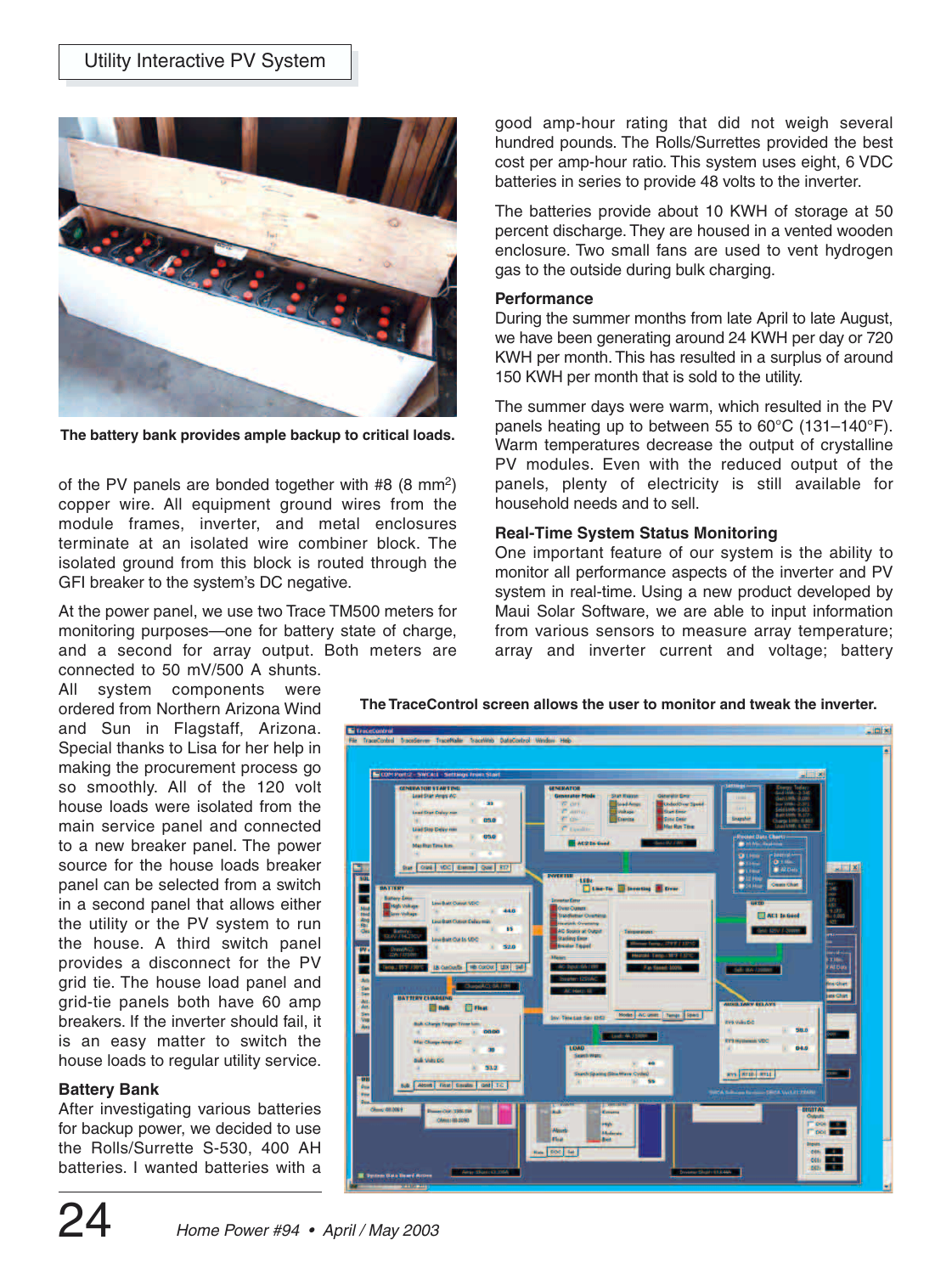## 1016 Fami  $\frac{1}{2}$  $\mathbb N$



**Note:** All numbers are rated, manufacturers' specifications, or nominal unless otherwise specified.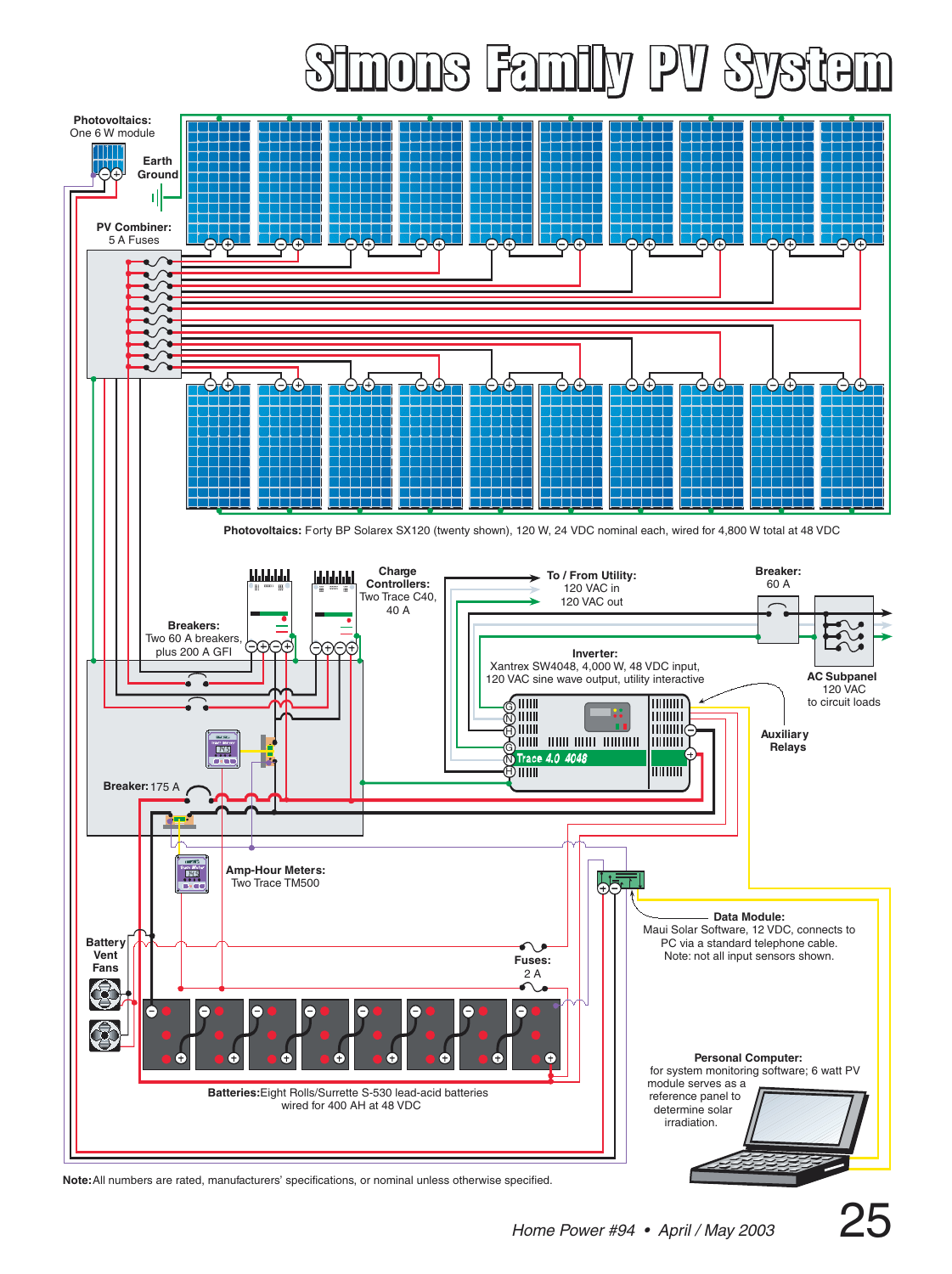

**The IV curve screen is based on the system's real-time data.**

temperature, voltage, and current; and the temperature and voltage from a small, 6 watt PV module that serves as a reference panel to determine the exact level of solar irradiation in watts per meter squared (W/m2).

All of the sensor inputs are connected to a small data module from Maui Solar Software that is located near the inverter and connects to a PC serial communications port via a four-conductor telephone cable. In conjunction with the Trace SWCA communications adaptor, which also connects to an unused PC com port, a real-time display of all operating parameters can be monitored on the PC. Screen shots of both the TraceControl and Maui system displays appear in this article.

The system display screen (page 23) is showing the current system conditions for noon on October 30. Solar irradiation is measured at 729 W/m2, while the theoretical clear sky irradiation is 740 W/m2, with the difference probably due to a slight haze. It can be seen from the

display that the PV arrays are operating at 12.42 percent efficiency. The PV panel temperature is 45.36°C, voltage is 55.38 volts, current is 53.121 amps, and the total output from the PV array is 2,941 watts.

The system display screen also shows the wiring loss and charge controller loss values; battery state of charge, temperature, and



**The data module with its cover removed.**

#### **Simons System Costs**

| <b>Simons System Costs</b>          |             |
|-------------------------------------|-------------|
| ltems                               | Cost (US\$) |
| 40 BP Solarex SX120 modules         | \$20,000    |
| Trace SW4048 inverter               | 2,995       |
| 8 Rolls S-530 batteries             | 1,600       |
| 2 Trace TM500 AH meters             | 396         |
| 2 Trace TCB-10 combiner boxes       | 378         |
| 2 Trace C40 controllers             | 320         |
| <b>Trace PVGFP2 GFI</b>             | 276         |
| Trace DC175 disconnect              | 254         |
| Array cables, #4, 120 feet          | 173         |
| 2 Trace C40 digital displays        | 151         |
| Lumber, 2 by 4s for PV mounts       | 150         |
| 2 Trace DCBB bonding blocks         | 85          |
| 3 Trace BTS-15 batt. temp. sensors  | 69          |
| 2 Trace CD60DC disconnects          | 63          |
| Battery cables, #2/0 black, 20 feet | 40          |
| Battery cables, #2/0 red, 20 feet   | 40          |
| Total                               | \$26,990    |
| Rebate                              | 16,000      |
| Grand Total                         | \$10,990    |

voltage; and the amount of capacity remaining in the batteries to 50 percent discharge. Other data displayed includes inverter efficiency, sell power, load power, and grid power. The upper right corner of the screen displays the energy produced and sold for the day.

The screen shot of the TraceControl panel (page 24) in Maui's software shows the current operating conditions for the Trace inverter. As can be seen on the screen, the system is producing at 2,750 watts. The inverter internal transformer and heat sink temperatures are displayed, as well as all fault and status lights.

All inverter set-up values can be entered from the TraceControl program, and they are stored as a profile in memory. The profile may be easily loaded into the

> inverter from the program settings menu if the inverter operating parameters need to be changed or reloaded. All inverter display functions can be plotted from the "recent data charts" menu.

> One of the features of the system display software is the ability to model the PV arrays in the system using